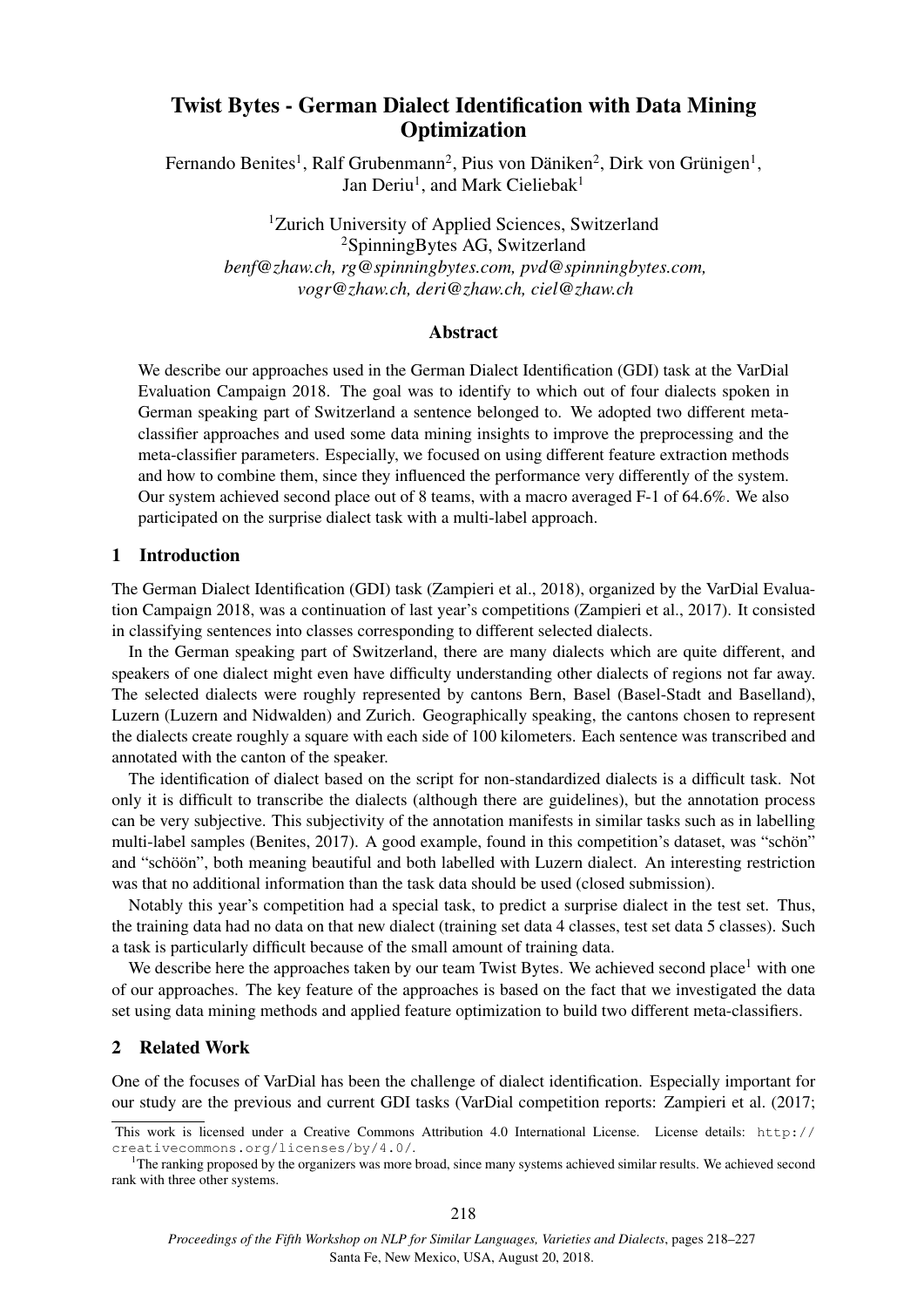| <b>Set</b>                | <b>BE</b> | <b>BS</b> | LU             | ZH. | XY  |  |  |  |
|---------------------------|-----------|-----------|----------------|-----|-----|--|--|--|
| Train                     |           | 3547 3109 | 3262 3577      |     |     |  |  |  |
| Dev                       | 985       | 1297      | 965            | 909 |     |  |  |  |
| <b>Test</b>               | 1191      |           | 1200 1186 1175 |     | 790 |  |  |  |
| sentences removed for RTS |           |           |                |     |     |  |  |  |
| Train                     | 342       | 240       | 252            | 317 |     |  |  |  |
| Dev                       |           |           |                |     |     |  |  |  |

Table 1: Number of instances by Canton and Set

Zampieri et al. (2018)). Solving this problem can have a positive impact on many tasks, e.g. POStagging of dialectal data (Hollenstein and Aepli, 2014) and on compilation of German dialect corpora (Hollenstein and Aepli, 2015). Many studies engaged the problem in the GDI tasks, creating already a noticeable amount of related work, described in short in the competition reports. Predominantly, SVMs with different feature extraction methods performed very well.

Our approach is most similar to MAZA (Malmasi and Zampieri, 2017). MAZA uses Term Frequency on n-grams for character and unigrams for word features to train SVMs. Then it uses a Random Forest meta-classifier with 10-fold crossvalidation on the predictions of the SVMs. We additionally used Term Frequency-Inverse Document Frequency on word and, uncommonly used, on character level. We also used an SVM as meta-classifier and did not concatenate the output of the base classifiers but summed them, as will be explained in the next sections.

For the surprise task, we used a global confidence threshold which is usually a good baseline for such tasks. See (Benites, 2017) for a review on multi-label threshold strategies.

# 3 Methodology and Data

### 3.1 Task Definition

The task of GDI is, simply speaking, to classify a transcribed sentence from the ArchiMob data set (Samardžić et al., 2016) into one of four classes. Each class stands for a different canton<sup>2</sup> (Bern (BE), Basel (BS), Luzern (LU) and Zurich (ZH)), where a different German dialect is spoken. Since the dialects are very different from standard high German, the sentences are transcribed using the guideline by Dieth (Dieth and Schmid-Cadalbert, 1986). It is a phonetics oriented transcription method but it is orthographic and partially adapted to standard German spelling habits. It uses the standard German alphabet and therefore loses some of the precision and expliciteness of phonetic transcription methods suchs as the International Phonetic Alphabet. Thus, it is not phonetic (which could give more hints about the canton) but uses a standard German script. We expect therefore that character-based and error tolerant methods will perform best, since different spellings of the same word might occur.

Although the number of speakers is clearly defined in training set (3-7 per dialect) and development set (one per dialect). There were one (BE, BS, XY) or two (LU, ZH) speakers per dialect in the test set<sup>3</sup>.

Table 1 shows the number of sentences in the training set, the development set, and test set per canton. The training set was slightly changed in comparison to the one from last year. The development set was the test set of last year's GDI competition. The sentence distribution is almost evenly balanced over all cantons. The XY column will be discussed in Section 3.2.6 and RTS in Section 3.2.5.

#### 3.2 System Definition

In this section, we describe our approach in detail. One part (meta crossvalidation) is based on the system from (Malmasi and Zampieri, 2017) but extended in several ways. The key improvements were focused on the data mining, specifically, the optimization of the preprocessing and feature extraction plus a preprocessing step between base classifier and meta-classifier.

<sup>&</sup>lt;sup>2</sup>A canton is a national state in Switzerland.

<sup>&</sup>lt;sup>3</sup>We could only find information about the number of speakers in the test set, after the competition.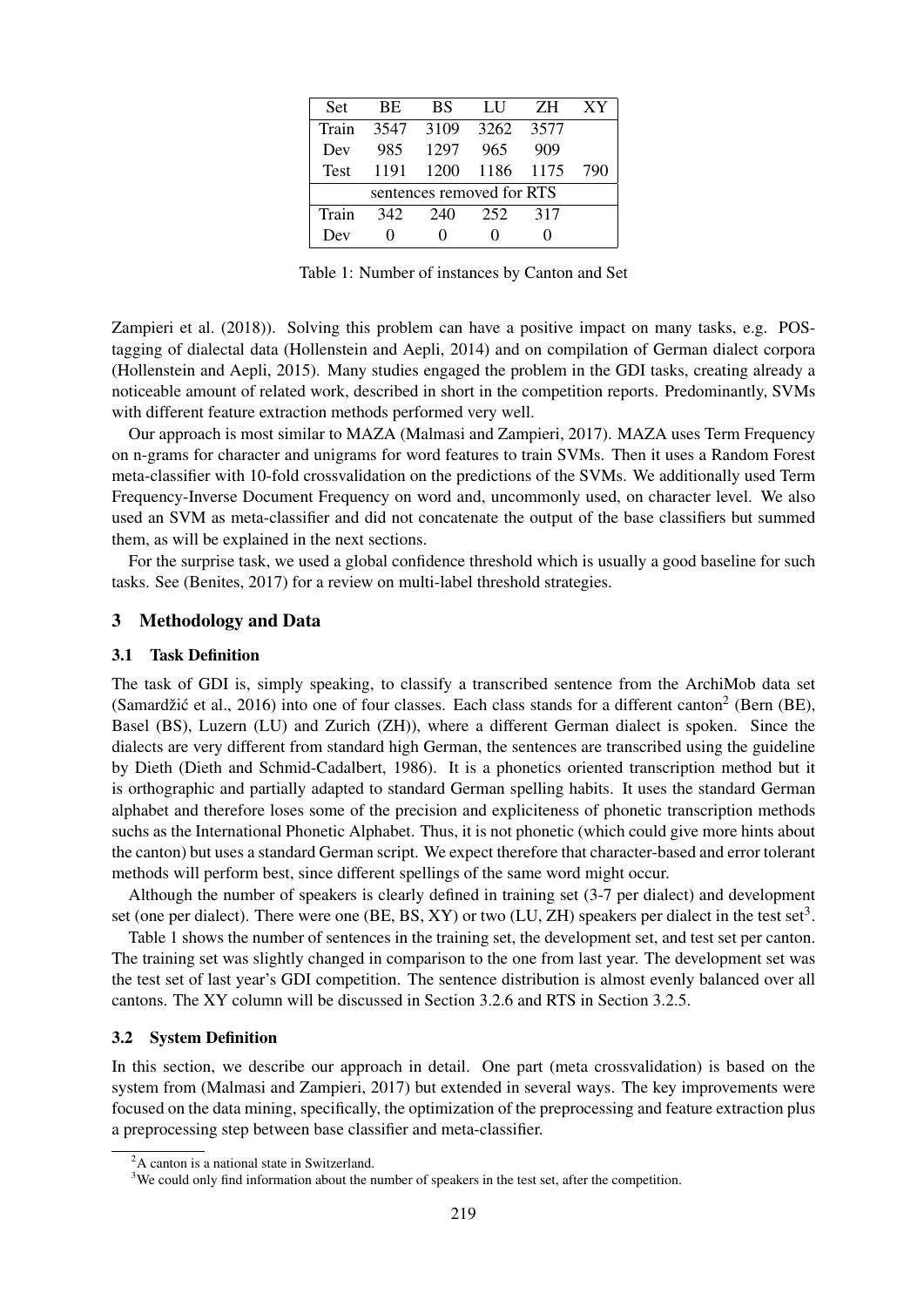We observed that much of the recognition can be performed on a character-base level, where character bigrams can provide a key insight, while demonstrating a high efficiency. The four processing steps of the system are: a) to preprocess the sentences, b) extract features from them, c) classify with a base classifier and d) pass the predictions to a meta-classifier which, in turn, provides the final prediction.

### 3.2.1 Preprocessing

The basic preprocessing step was to split the sentences in words by using white-spaces and convert them to lower case. No stopword removal or lemmatization was performed since these steps might erase any traces of key features for differentiating between the dialects (see (Maharjan et al., 2014)). Afterwards multiple feature extraction methods were applied.

## 3.2.2 Feature Extraction

We used feature extraction methods similar to (Malmasi and Zampieri, 2017), which we extended in several ways. Term Frequency (TF) with n-grams for characters and words was used for n ranging from 1 to 7. An additional preprocessing for the classifiers employed (see next section) is to normalize the TF values, at least per sentence, which in some cases can improve prediction quality. Also, we calculated the TF-IDF (Manning et al., 2008), which usually gives the best single feature set for prediction quality.

For the feature extraction we mainly used the scikit-learn<sup>4</sup> package with one modification: We also used a custom character bigram analyzer (referred to later as CB) in order to produce character bigrams without spaces, since the standard implementation considers all characters in the text including the spaces, especially at the beginning and end of a word. We employed TF-IDF not only on word level but also on character level.

The bm-25 measure (Jones et al., 2000) was not implemented in scikit-learn 0.19.1, therefore we used our own implementation<sup>5</sup> with the key parameter set to  $b=0.5$ .

Each of the feature extraction methods served as a separate feature set which was processed by a base classifier. The entire list: TF word n-grams (TF-W), TF character n-grams (TF-C), TF-IDF words (TF-IDF-W), customed bigrams analyzer (CB-C), TF-C normalized to 0 and 1 (TF-C-N) and TF-IDF character n-grams (TF-IDF-C).

### 3.2.3 Classifiers

We employed a meta classification process, where the same base classifier was trained on multiple tasks. We assessed several standard classifiers as base and meta-classifiers such as Random Forest, extreme Gradient Boosting and ARAM (Tan, 1995), and we achieved the best results with SVMs. We chose the standard implementation of scikit-learn for linear Support Vector Machines (SVMs)(Fan et al., 2008) as base classifier. It performs particularly well on large sparse feature sets, such as text classification with TF-IDF.

We tried concatenating all extracted features into one feature vector for a single SVM classifier, however, the performance decreased in this setting (see Section 4.1 for more information). Instead, we used the *sum of the scores* assigned by each SVM (trained on separate feature sets) to each sample, and then using the maximum score per class to chose the predicted class (referred to as S-Classifier in Figure 1). This lead to an large increase in prediction quality (as discussed in Section 4.1). The possibility of weighting this sum will be explained in the next section.

### 3.2.4 Meta-Classifiers

We explored various ensemble architectures, and finally implemented two approaches: a meta-classifier trained on the predictions of the base classifier through crossvalidation, and a hierarchical (divide and conquer) classifier.

<sup>4</sup> http://scikit-learn.org

<sup>5</sup>The implementation was used as in https://nlp.stanford.edu/IR-book/html/htmledition/okapi-bm25-a-non-binary-model-1.html .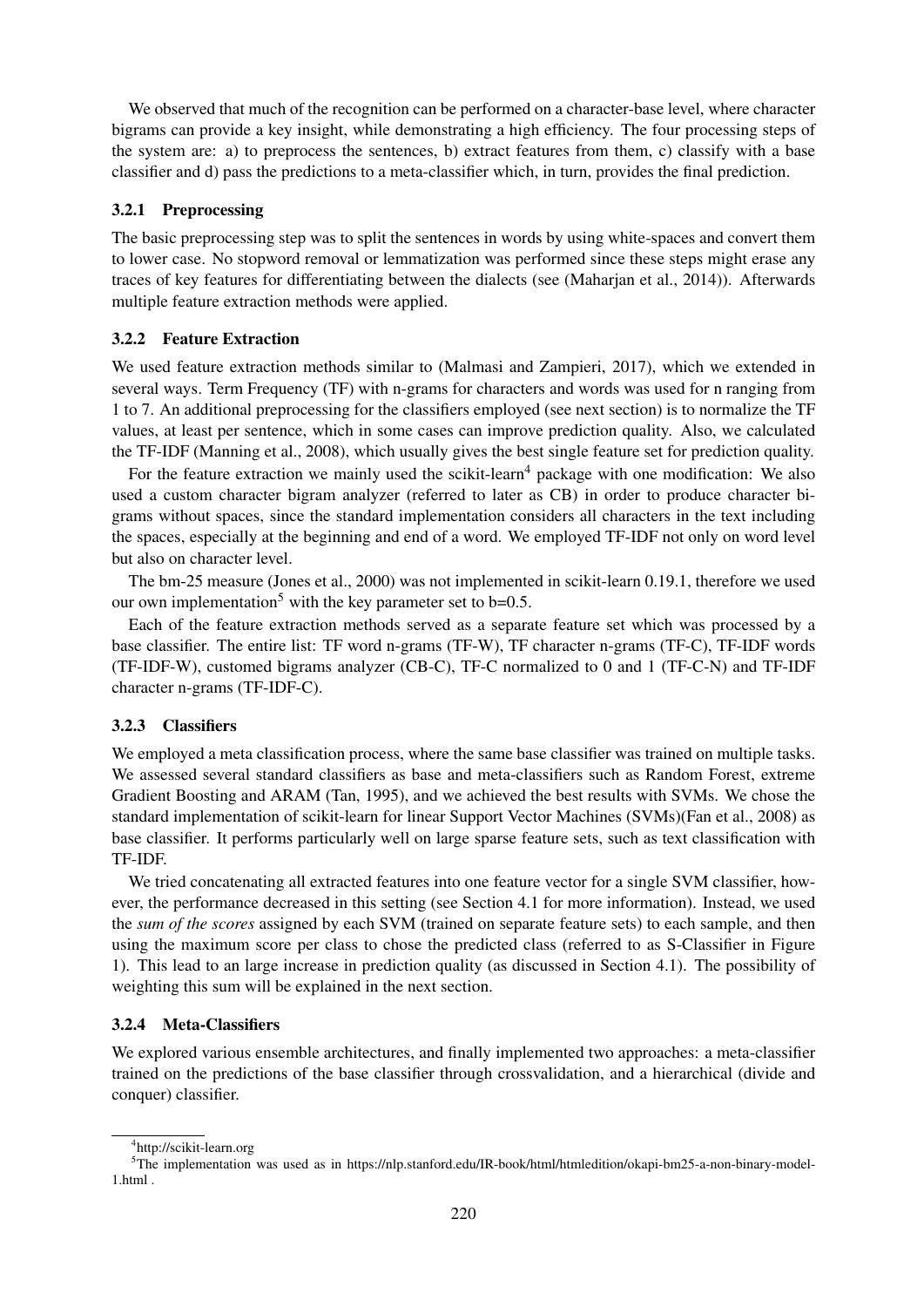

Figure 1: TB-Meta Classifier Workflow, with S-Classifier

Meta Crossvalidation Classifier We experimented with a two-tier meta-classifier bottom-up with crossvalidation (referred as TB-Meta) to eliminate the need for parameter/weighting search. The workflow of the system is depicted in Figure 1. First an input sentence is preprocessed, then the features are extracted it and passed to the base classifiers, one classifier per feature set. The predictions of the classifiers are summed (until now it is an S-Classifier), and a last classifier (meta-classifier) decides about the final label. The key challenge is how to train the meta-classifier. The system is trained in three passes. First a 10-fold crossvalidation is generated and each base classifier is trained on all four classes for each single feature set. The per-class predictions are summed (output of S-Classifier). This sum is saved for each sample of the training set.<sup>6</sup>

After the crossvalidation with the S-Classifier generated predictions for all samples of the training set, these predictions together with the true labels are used to train a new linear SVM classifier, the meta-classifier. This classifier has four input features and four classes as output. Afterwards, the base classifiers are again trained with the whole training set. The idea is to grasp which predictions are likely to be a misprediction and which class should be used instead. This is practically a counter measure to solve problems with the confusion matrix.

The second level of the procedure also ensures that the class interdiscrimination is improved. Further, each base classifier prediction is then weighted by the classifier itself. That means a weighting scheme and time-consuming parameter search is not needed anymore.

Hierarchical Classifier In cases where a confusion between two classes is frequent, one can also apply divide and conquer approaches, especially in a binary fashion. We used a meta-label hierarchical approach (referred to as TB-Hierarchical). First an S-classifier selects between two clusters of classes (which it was trained on), and then this procedure is re-applied on the predicted cluster of classes until there is only one class left. In the four classes case of GDI 2018, there are only three possible balanced binary trees as depicted in Figure 2, referred to as H1, H2 and H3. More specifically, first the S-Classifier (with all base classifiers per feature set and summation) decides between which pair the sentence is more likely to belong to. That means the target classes of this classifier are meta classes (e.g. BS+LU). Afterwards a second S-Classifier decides which of the two cantons the sample belongs to (i.e. target classes are the actual cantons). This is a top-down approach.

In addition, we introduced an important processing step, modifying the S-Classifier. When summing the prediction of the single base classifiers, we weighted them with different values between 0 and 1 (choosing the values using a grid-search approach). For example, the prediction scores of the base classifier using TF-matrix as input feature were weighted with 0.5. We used in the competition the following weights: (TF-W:0.5, TF-IDF-W:1, CB-C:1, TF-IDF-C:0.5, TF-C:0.2).

 $6$ Although a sum is counter-intuitive, since the linear meta SVM should learn a simple summation, it seems to overfit, and the sum counteracts this process. We consistently achieved better results with the summation in all sets used.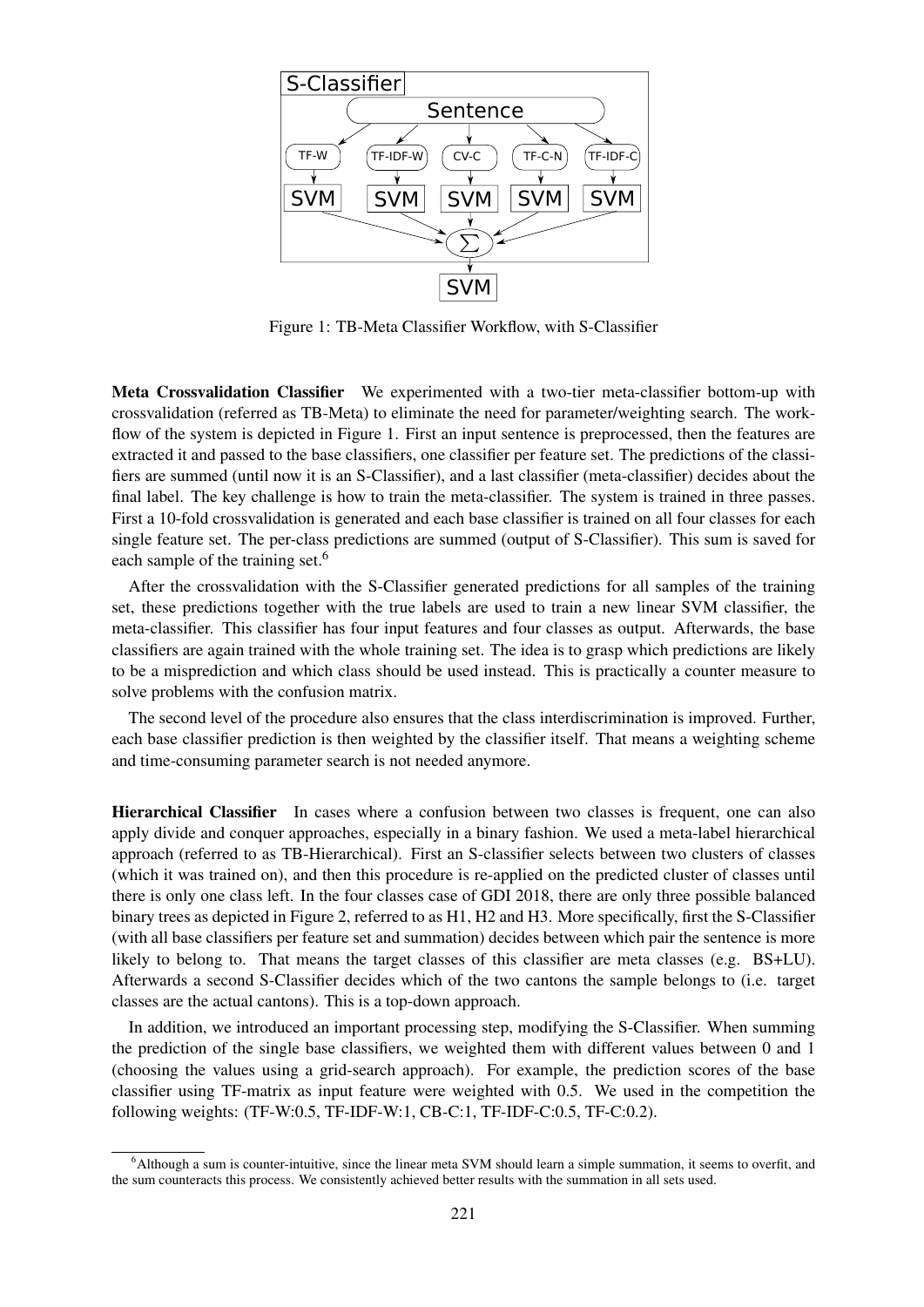

Figure 2: Different combinations by divide and conquer of the labelset

#### 3.2.5 Data Mining Optimization

Preliminary experiments showed that many errors come from the fact that many two-word sentences had different class assignments. This is not a real error as different dialects can share words and expressions. For example, the sample "ja ja" ("yes, yes") occurred twice, and was once assigned to Zurich dialect and once to Bern. These inconsistencies make the classification more difficult, i.e. to generate a consistent model from this ambiguous data.

As a consequence, we removed one and two-word sentences from the training set, since they might decrease the performance of the model. This is the standard preprocessing of the approaches employed in this study. We will show in the experiments the impact of that step, referred to as Reduced Training Set (RTS), and differentiate to the case where all sentences are included, referred to as Complete Training Set (CTS). The affected number of sentences can be seen in Table 1. They are between 240 and 342, depending on the canton.

#### 3.2.6 Handling Unknown Dialects

The "Surprise Task" at GDI was to detect a previously unknown dialect. No training examples were given for this new dialect. One challenge was the small amount of training data, which makes it difficult to generate a model-discriminator for untypical samples. Number of samples of the unknown class is depicted in Table 1, referred to as XY. It has a little less samples than the other cantons.

This task is similar to multi-label problems, where a threshold must be defined up to which the confidence score of the classifier can be used to predict a certain label. We did a standard threshold based post-processing approach on the predictions of the meta S-Classifier. If the prediction score for every known class was too low, i.e. below the threshold, the sample belongs to the surprise dialect. The threshold was set a little lower than indecision where it was 0. We also assessed the mean and standard deviation in the development set of the prediction scores in order to make a more precise estimation.

## 4 Results

#### 4.1 Performance on Development Set

We tested different combinations of the feature sets to build base classifiers, despite expecting the character based feature extraction methods to perform best. We believed that because the data was relatively scarce, a multi-perspective/ensemble model was, in our view, a promising choice. Hence we trained classifiers for different feature sets and combinations. Since the number of combinations increases exponentially, we limited ourselves to what we expected to be the most promising combinations. The results are shown in Table 2. Basically, in the table, a base system is extended in every new line with an additional feature. The measures used are weighted and macro F-1. We also compare between RTS and CTS. In italics are those approaches that we implemented only after the competition. Marked in bold are the 6 best results, fifth and sixth best were submitted to the competition. We describe below each line in detail:

We start (#0) with a linear SVM with TF (not normalized) as feature input. Afterwards we tested instead TF-IDF  $(\#1)$ . Because of the No Free Lunch assumption<sup>7</sup>, we compared these two approaches

 $7$ In that context that means that no classifier is apt to perform best in every problem.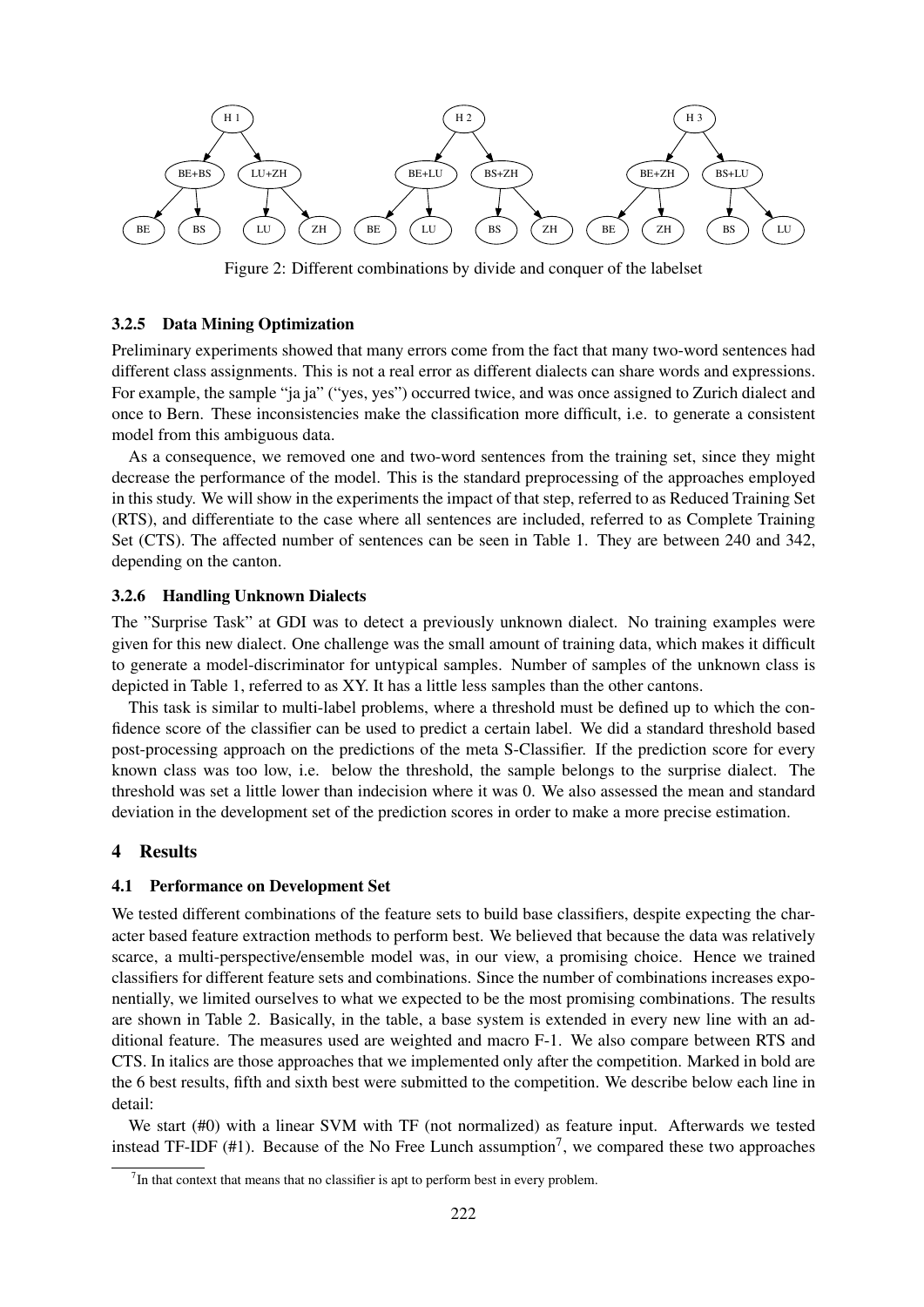| $Nr/\#$        | <b>System</b>                       | <b>RTS</b>          |           | <b>CTS</b>          |                  |
|----------------|-------------------------------------|---------------------|-----------|---------------------|------------------|
|                |                                     | <b>Weighted F-1</b> | Macro F-1 | <b>Weighted F-1</b> | <b>Macro F-1</b> |
| $\blacksquare$ | Random Baseline Dev                 | $\approx 0.2500$    |           |                     |                  |
| $\overline{0}$ | <b>SVM TF-W</b>                     | 0.6438              | 0.6524    | 0.6422              | 0.6350           |
|                | <b>SVM TF-IDF-W</b>                 | 0.6592              | 0.6515    | 0.6566              | 0.6497           |
| 2              | <b>RF TF-W</b>                      | 0.4885              | 0.4250    | 0.5100              | 0.4261           |
| 3              | <b>RF TF-IDF-W</b>                  | 0.4894              | 0.4228    | 0.5071              | 0.4238           |
| $\overline{4}$ | SVM CB-C bigrams                    | 0.6773              | 0.6700    | 0.6823              | 0.6739           |
| 5              | same as $#4 + with TF-IDF-W$        | 0.6785              | 0.6687    | 0.6837              | 0.6733           |
| 6              | same as #5 but CB-C n-grams 1-7     | 0.6785              | 0.6687    | 0.6837              | 0.6733           |
| 7              | same as $#6 + TF$ -IDF-C            | 0.6808              | 0.6709    | 0.6812              | 0.6713           |
| 8              | same as $#7 + TF-C$                 | 0.6817              | 0.6725    | 0.6830              | 0.6730           |
| 9              | same as #8 as S-Classifier          | 0.6923              | 0.6811    | 0.6931              | 0.6829           |
| 10             | same as $#9$ but with $TF-W$        | 0.6971              | 0.6878    | 0.6974              | 0.6884           |
| 11             | same as $#9$ but with $TF-W-N$      | 0.7027              | 0.6929    | 0.7026              | 0.6930           |
| 12             | same as $\text{\#}10 + \text{bm25}$ | 0.6830              | 0.6751    | 0.6853              | 0.6774           |
| 13             | same as $#11 + bm25$                | 0.6872              | 0.6786    | 0.6903              | 0.6818           |
| 14             | TB-Meta                             | 0.7010              | 0.6907    | 0.6979              | 0.6878           |
| 15             | $TB-Meta + TF-W$                    | 0.7037              | 0.6938    | 0.7015              | 0.6918           |
| 16             | TB-Meta + bm25                      | 0.6984              | 0.6904    | 0.6894              | 0.6792           |
| 17             | $TB-Meta + bm25 + TF-W$             | 0.6951              | 0.6871    | 0.6932              | 0.6833           |
| 18             | TB-Hierarchical                     | 0.7012              | 0.6931    | 0.6976              | 0.6880           |
| 19             | MAZA VarDial 2017 GDI winner        |                     |           | 0.662               |                  |

Table 2: Per Feature System Results for the GDI Task from 2017 (using dev set). TB-Meta is Twist Bytes Meta classifier and TB-Hierarchical is Twist Bytes Hierarchical one. RF stands for random forests. CB stands for CounterVectorizer (scikit-learn TF with analyzer). Baseline random assignment (over 10 runs): weighted F-1 0.246  $\pm$  0.003, macro F-1 0.250  $\pm$  0.005

with when switching to a classifier Random Forest instead of SVM(#2-3). Then, we used the module CountVectorizer, which generates a TF matrix. However, we passed our analyzer to count character bigrams without considering white-spaces (#4). This increased F-1 scores by about 0.02. Next, method #4 was used for concatenation of TF and TF-IDF feature set but also combined with word n-grams in range 1-7 for the TF-IDF (#5). In the next line, we extended the n-grams also to the character analyzer (#6). This caused no improvement. An additional character analyzer with n-grams (range 1-7), termweighted with TF-IDF (#7) produced a small increase. Concatenating a TF analyzer of character ngrams (range 1-7) helped to increase a little more (#8). The next line presents a considerable increase. Here, we applied the summation method and not concatenation (S-Classifier) (#9). In #10 we used TF with word n-grams in range 1-7. Since SVMs cope better with normalized values in range of [0,1], we normalized the TF values, which further increased the prediction quality (#11). Unfortunately, we did not have time to discover this until after the competition. Still, we will see that this was not best approach on the test set (but it was in the dev). We also employed bm-25, which last year's second place was based also because it takes into account the document length. Unfortunately, this weighting scheme did not produce better results on this set (#12-13).

The next line is the submitted Twist Bytes Meta (crossvalidation) system (#14), see 3.2.4. Using normalized TF increased again the prediction quality on the development set (#15). The hierarchical performed best out among all approaches that we implemented before the competition. The H3 constellation, depicted in Figure 2, consistently achieved the best results in the development set and H1 the worst ones. A possible reason for H3 achieving best results can be assessed by the confusion matrix, where LU was often mistaken for BE, as can be seen from Figure 3. Although maybe H2 could be seen as a better solution, the confusion is not symmetric (as can be seen from the confusion matrix), and it seems differentiating with the help of the other classes is easier. Yet, H1 did not work as good as H3, so this seems to be a specific solution for this case. The hierarchical classification had performed best in the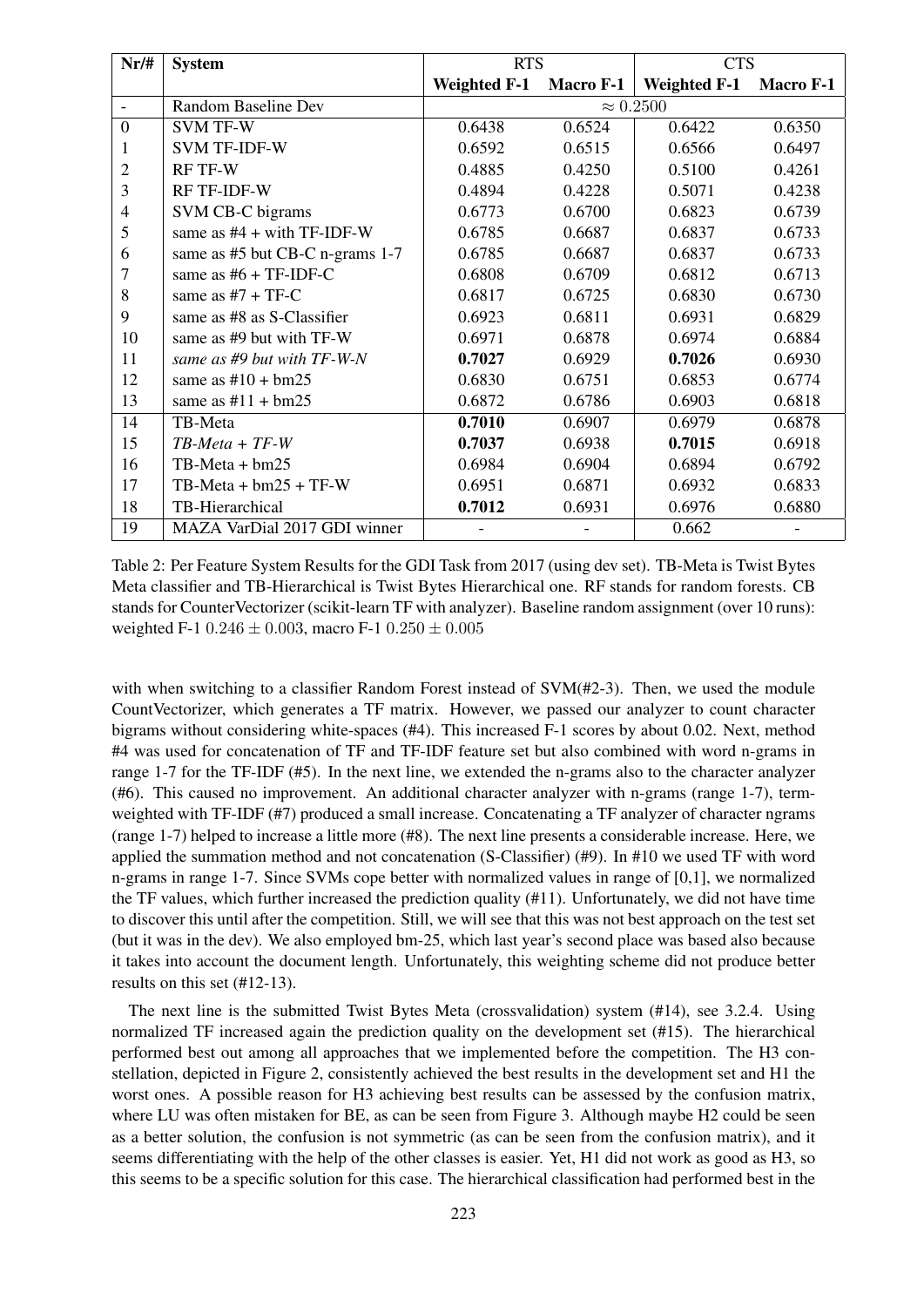

Figure 3: TB-Meta Confusion Matrices for GDI and Surprise Task

dev set. Notably, we see that the RTS preprocessing step consistently improved the performance of the meta-classifiers. The approaches using the CB-C always outperformed the MAZA performance of 2017.

## 4.2 Competition Results

There were only 3 possible runs/submissions for each task in this year's VarDial. This limited the number of approaches and the parameter optimization that could be done on the actual test set before the final submission. We therefore submitted the best systems from the previous section without any further optimization to the competition, i.e., the meta-classifier and the hierarchical classifier with the best features. The results are depicted in Table 3. The system SUKI outperforms the second best system, our TB-Meta, by around 0.04 macro F-1. We also compared in that table the approaches/parameters we optimized and investigated in depth for this study, but marked them in the column competition as N (not submitted to the competition).

From the systems not submitted, we can also see that the bm-25 feature extraction was helpful for the TB-Meta in the actual test set. It was only surpassed by controlling the maximum number of features per feature set, namely 50k features, which will be discussed in Section 4.2.1. Interestingly, using the TF features decreased the quality of the predictions.

Contrary to the previous section, TB-Hierarchical performed much worse than TB-Meta on the test set. One explanation would be that the weighting was overfitted to the development set. We did not explore all the possibilities on the test set (grid search).

The difference between RTS and CTS produced only a 0.02 points improvement in the test set; however, this was enough to beat the third place by a scant. A further development was to remove all ambiguities in the training data (i.e. not only the limited by the number of words, since RTS regards only one and two word sentences). Unfortunately, this degrades the score by 0.004. This points to the fact that the ambiguities obeys a distribution for large sentences differently, decreasing the performance of the classifier.

### 4.2.1 Feature Number Dependency

For the competition, we used a maximum of 20000 features per subclassifier/feature set. This decision was made quite early in the process and only questioned again after the competition.

For this reason, we tested with the gold standard the dependency between maximum number of features and macro F1-score. The results are depicted in Figure 4. We selected multiple values for the maximum number of features for each feature extraction method, and we used the TB-Meta classifier on this year's test set. The submission can be seen at 20k features (macro F-1 of 0.646, as in the competition results). Interestingly, using 50k features increased the macro F-1 score to 0.6511. Also there was no clear trend between 20k and 300k. After 300k it seems to not change anymore (no more features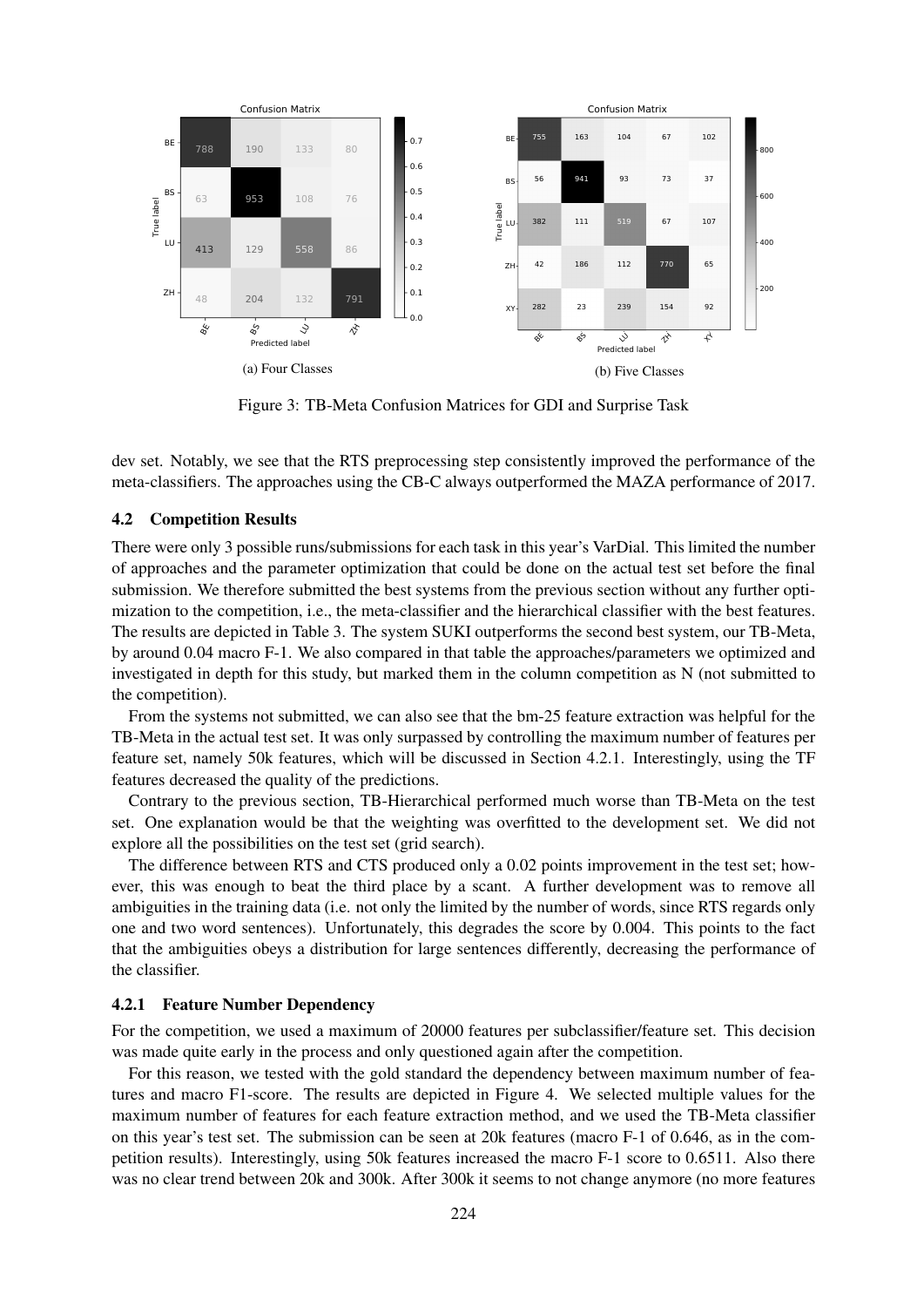| <b>System</b>             | macro F-1 | Submitted | <b>Place</b>  |
|---------------------------|-----------|-----------|---------------|
| SUKI                      | 0.6857    | Y         |               |
| TB-Meta 50k features      | 0.6511    | N         |               |
| $TB-Meta-all + bm25$      | 0.6485    | N         |               |
| $TB-Meta + bm25$          | 0.6479    | N         |               |
| $TB-Meta-all + bm25 + TF$ | 0.6468    | N         |               |
| TB-Meta                   | 0.6464    | Y         | 2             |
| safina                    | 0.6448    | Y         | $\mathcal{F}$ |
| $TB-Meta + TF$            | 0.6445    | N         |               |
| TB-Meta-all               | 0.6440    | N         |               |
| $TB-Meta-all + TF$        | 0.6439    | N         |               |
| taraka_rama               | 0.6398    | Y         | 4             |
| LaMa                      | 0.6374    | Y         | 5             |
| <b>XAC</b>                | 0.6336    | Y         | 6             |
| <b>TB-Hierarchical</b>    | 0.6280    | Y         |               |
| GDI_classification        | 0.6203    | Y         | 7             |
| dkosmajac                 | 0.5909    | Y         | 8             |
| Random Baseline           | 0.2521    |           |               |

Table 3: Results for the GDI task. TB-Meta is Twist Bytes Meta classifier and TB-Hierarchical is Twist Bytes Hierarchical classifier. TB-Meta-all is TB-Meta with Complete Training Set. Best TBsystem in competition marked in bold. Submitted column states if system was actually submitted to the competition. Only best submissions were placed.



Figure 4: Macro F-1 versus the maximum number of allowed features per subclassifier on test set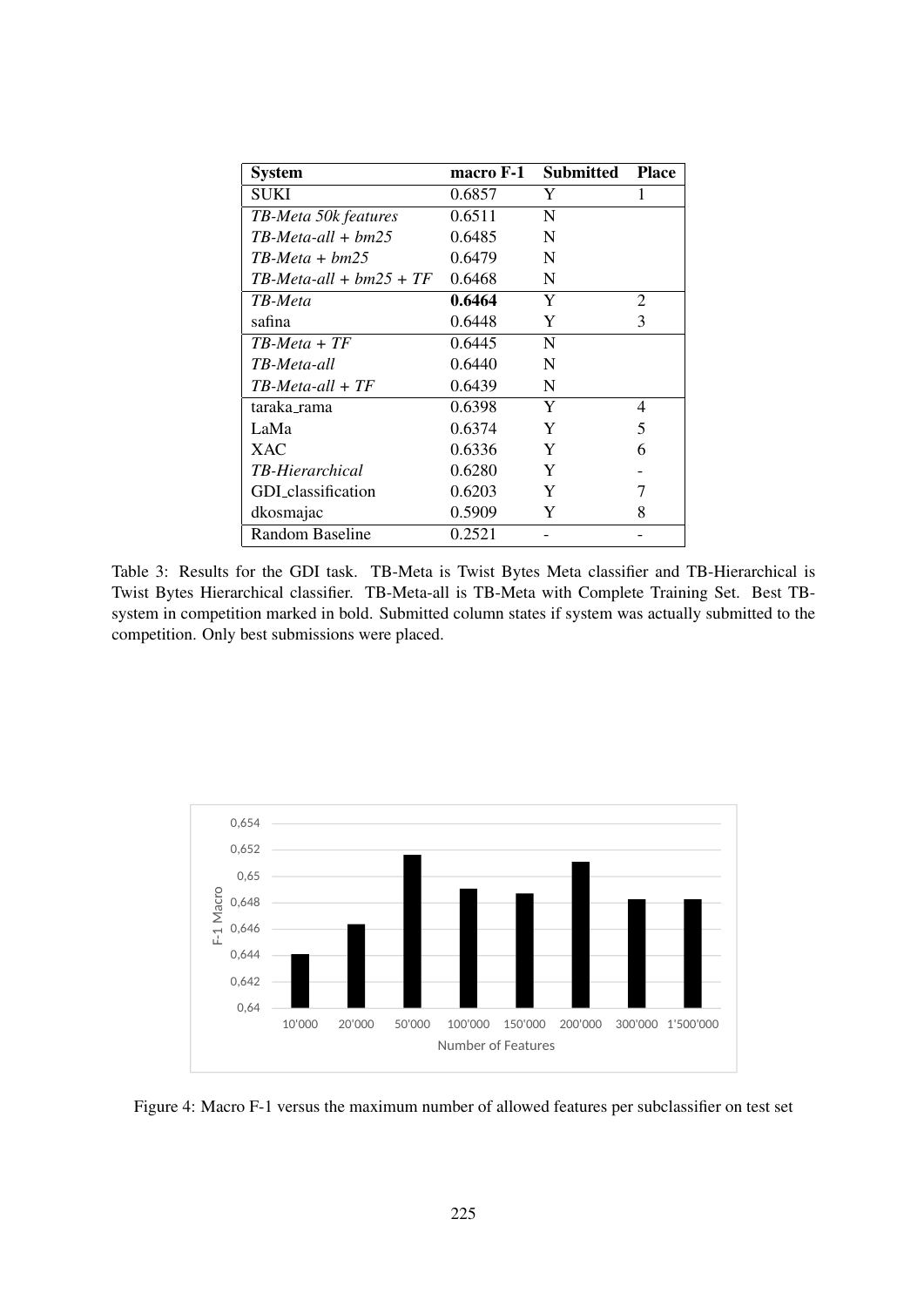

Figure 5: Variations of threshold value for the confidence score to detect one of the 4 known dialects, measured in macro F-1

extracted or at least without any noticeable effect). The huge number of features comes from the fact that the analyzers using many n-grams create so many features.

#### 4.3 Handling Unknown Dialects

The surprise task is similar to the multi-label problems, where a threshold must be defined up to which the confidence/score of the classifier can be used to predict a certain label. We did a standard threshold based approach, i.e. we trained an SVM and when, during prediction, none of the class score exceeded the threshold, we predicted the surprise dialect. We set this threshold for the competition to -0.3 for all classes based on our qualitative assessment on the prediction of the development set. The result was a macro F-1 of 0.5115 and weighted F-1 of 0.5373. With the gold standard we investigated how the macro F-1 score varies with the threshold. The results can be seen in Figure 5 and show that a peek of 0.518 occurs around -0.12.

As can be seen from Figure 3b class XY was often mispredicted. Especially BE and LU were predicted when the true class was the XY. The difference to Figure 3b is small showing that the procedure mostly conserved the predictions. It penalized uncertain predictions, so that XY is distributed similarly as the prediction error: The good predicted class BS had small confusion with XY, where the highest confusion was with LU which had also the most predictions errors.

Also a per class optimization can be employed in this setup. Using a gridsearch over the interval -0.4 and 0.1, we achieve a macro F-1 score of 0.5230 with the following values: BE:-0.2143, BS:-0.2571, LU:-0.1286 and ZH:-0.0429.

## 5 Conclusion

We described our dialect identification systems that were submitted to the VarDial GDI competition. We achieved second place among 8 teams with the TB-Meta classifier system, using linear SVM as base, meta crossvalidation training, multiple word and character features. A further preprocess improved slightly the prediction quality, producing a final macro-averaged F1-score of 0.646.

We also submitted for the surprise task, where it was the sole submission. Our system achieved an F1-score of 0.5115. We hope that our system can serve as a baseline for next year's competition.